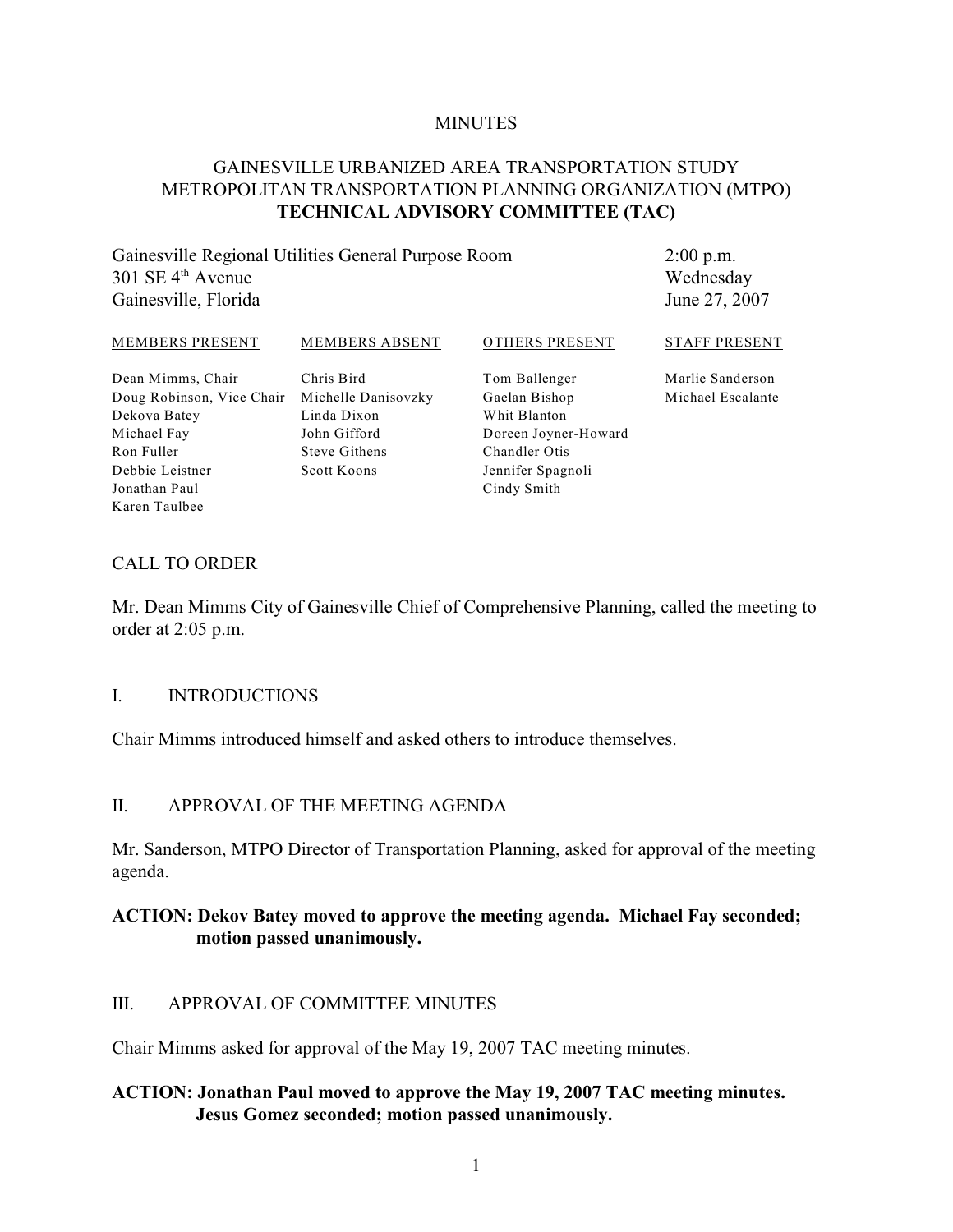## IV. CHAIRMAN'S REPORT

Mr. Sanderson announced that the next MTPO meeting is scheduled for August  $9<sup>th</sup>$  at 3:00 p.m. in the Jack Durrance Auditorium. He said that the TAC's next meeting is tentatively scheduled for July  $25<sup>th</sup>$ . He added that he would inform TAC members if the meeting would be cancelled.

# VII. MAIN STREET 30 PERCENT DESIGN PLAN- N  $8^{TH}$  AVENUE TO N  $23^{RD}$  AVENUE

Mr. Sanderson stated that Alachua County Public Works Department requested that the MTPO Advisory Committees review and comment on the Main Street 30 Percent Design Plans.

Mr. Sanderson, Ms. Jennifer Spagnoli, Alachua County Traffic Engineer, and Mr. Gaelan Bishop, Volkert & Associates Project Engineer, discussed the Main Street 30 Percent Design Plans and answered questions.

## **ACTION: Jonathan Paul moved to recommend that the Alachua County Commission approve the Main Street 30 Percent Design Plans, subject to:**

- **1. consideration by Alachua County staff to add pedestrian safety** enhancements at N 16<sup>th</sup> Avenue and Main Street; and
- **2. having Alachua County staff work with Regional Transit System staff to add transit and pedestrian modifications along the corridor.**

## **Ron Fuller seconded; motion passed unanimously.**

# VIII. WILLISTON ROAD AT SW  $62<sup>ND</sup>$  AVENUE TRAFFIC SIGNALIZATION

Mr. Sanderson stated that, last fall, FDOT requested a waiver to the mast arm requirement for a new signal at the intersection of SW 62<sup>nd</sup> Avenue and Williston Road (State Road 121). He said the MTPO, at its December 14<sup>th</sup> meeting, referred the issue to its Advisory Committees. He added that the MTPO, at its May 31<sup>st</sup> meeting revised Policy 7.2.1 of the *MTPO Urban Design Manual* to state:

*"All new signals within Alachua County shall be mast arms with horizontal signal heads. Exceptions to this policy may be granted if all three of the following conditions are met:*

- *• the intersection is located in unincorporated Alachua County and outside the Gainesville Urbanized Area;*
- *• one of the intersecting roads has not been built to an urban, four-lane crosssection; and*
- *• the intersection must satisfy the Manual Uniform Traffic Control Devices (MUTCD) warrant number seven crash experience.*

*Exceptions for installing post-mounted signals or vertical heads on mast arms may be granted on a case-by-case basis."*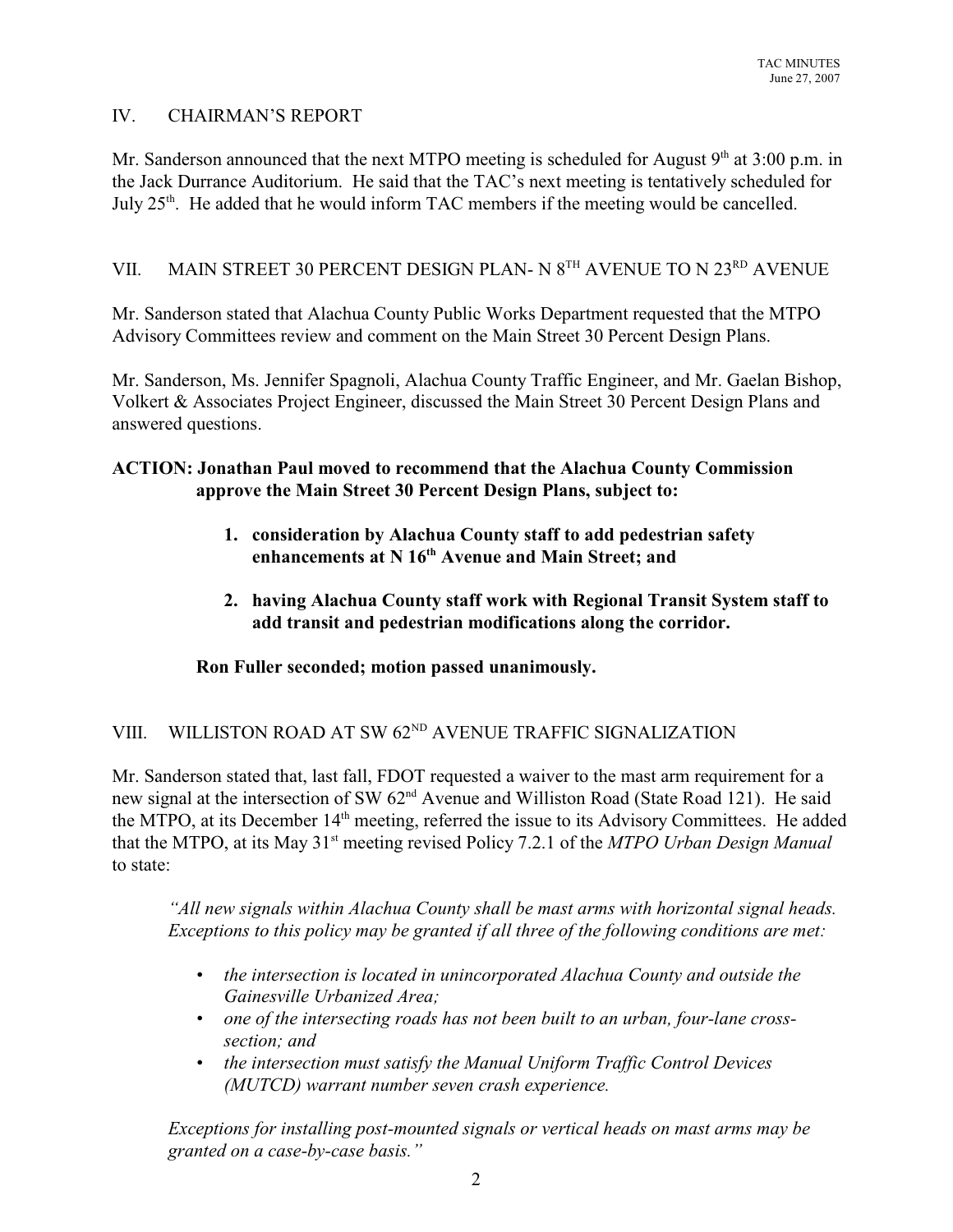Mr. Sanderson noted that the Design Team recommended that the MTPO grant the exception to allow strain-poled traffic signals at the Williston Road (State Road 121) and SW  $62<sup>nd</sup>$  Avenue intersection contingent upon a TAC finding that the documentation of the crash cause is addressed by the traffic signal and that the safety project cost benefit analysis demonstrates the advantage of the strain pole. He and Ms. Taulbee discussed traffic signal options for the Williston Road (State Road 121) and SW  $62<sup>nd</sup>$  Avenue intersection and answered questions.

Ms. Karen Taulbee, FDOT Transportation Specialist, discussed the benefit/cost ratio and crash data and answered questions.

## **ACTION: Michael Fay moved to recommend that the MTPO grant the exception to allow strain-poled traffic signals at the Williston Road (State Road 121) and SW 62nd Avenue intersection. Debbie Leistner seconded; motion passed unanimously.**

# IX. ALACHUA COUNTY- THE NEXT FIFTY YEARS

Mr. Sanderson stated that recent federal requirements include visioning as part of the MTPO's long range transportation process. He discussed the requirements and answered questions.

## **ACTION: Michael Fay moved to recommend that the MTPO:**

- **1. approve the testing of future land use scenarios in the next long range transportation plan update that includes a current trends scenario and, at least, one other scenario developed with significant public participation; and**
- **2. test and evaluate the** *Alachua County Transportation Connections* **road network as the road network for the western growth scenario.**

## **Karen Taulbee seconded.**

## **Chair Mimms requested that the action be tabled until after the** *Alachua County Transportation Connections* **presentation.**

## X. ALACHUA COUNTY PROPOSED FUTURE TRANSPORTATION CONNECTIONS

Mr. Michael Fay, Alachua County Assistant Public Works Director, stated that the Alachua County Commission requested review and comment from the MTPO Advisory Committees of the Alachua County Proposed Future Transportation Connections project. He said that the Commission authorized investigation of a transportation to support the land uses in the County's Comprehensive Plan. He said that these connections would be constructed with developer contributions.

Mr. Whit Blanton, Renaissance Planning Group Vice President, discussed the Alachua County Proposed Future Transportation Connections Map Project and answered questions.